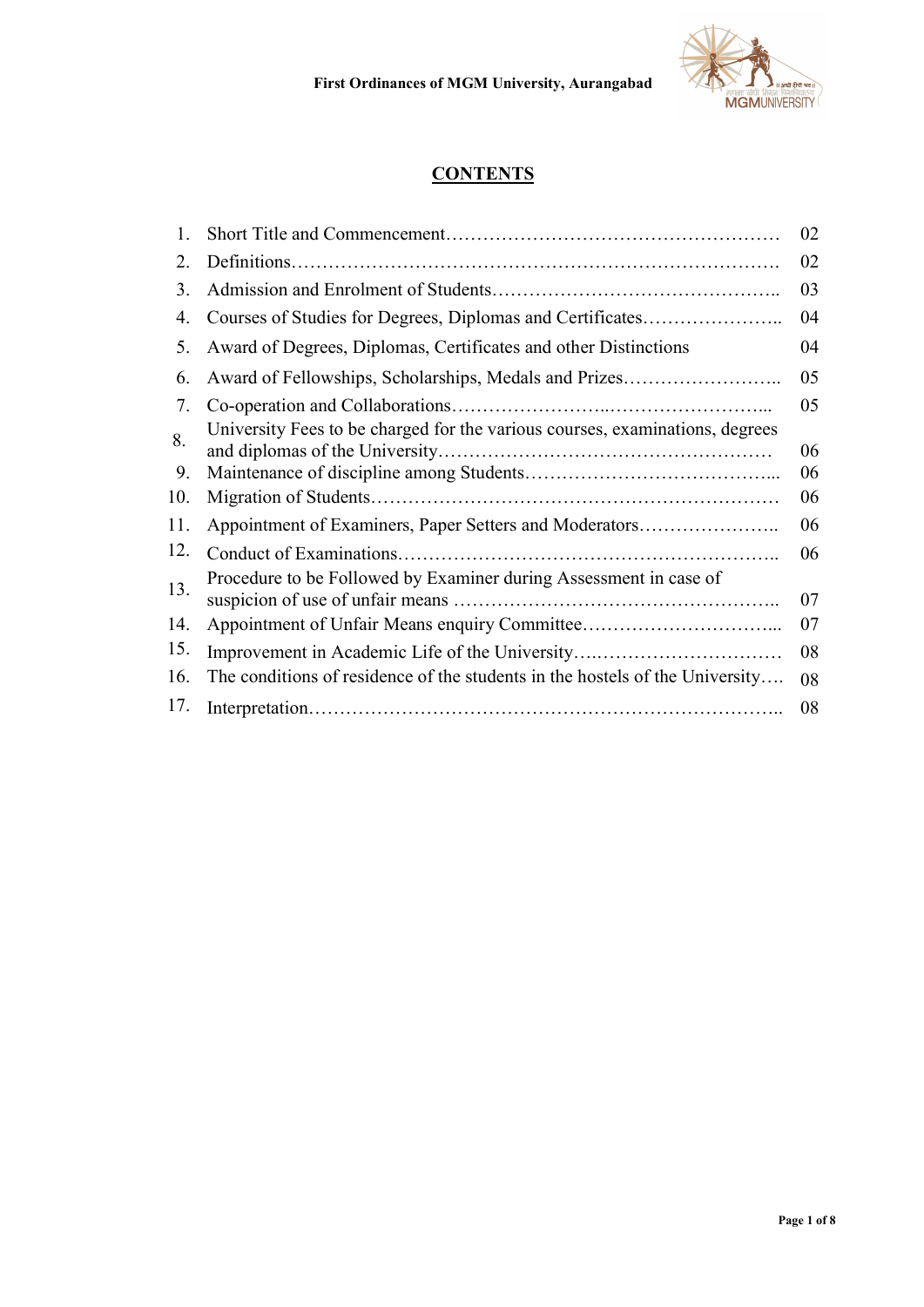

## FIRST ORDINANCES

### 1. Short Title and Commencement

- (a) These Ordinances may be the First Ordinances of the MGM University, Aurangabad (Maharashtra)
- (b) These Ordinances shall come into force with effect from  $09<sup>th</sup>$  September 2019, or as notified by the Government.

### 2. Definitions

In these ordinances, unless the context otherwise requires,-

- (a) "Act" means the MGM University Act, No. XXVI of 2019;
- (b) "Academic Year" means the period defined in the academic calendar prepared by University for carrying out academic and other activities for the year;
- (c) "Class" means specific group of students meeting for specific instructional courses;
- (d) "Continuing Student" means a student, who has completed at least one term, prior to the current term.
- (e) "Code of Conduct" means code published by the University for discipline;
- (f) "Course" means a prescribed set of instructions in a subject offered as a unit of studies within an academic program;
- (g) "Course Detail" means detailed scheme of a course;
- (h) "Curriculum" includes the course-structure and course-contents, nature, duration, pedagogy, syllabus, and related details of a program;
- (i) "Department" means a part of School offering one or more specializations/courses in the University;
- (j) "Distance Education" means education imparted by combination of any one or more means of communication, viz. broadcasting, telecasting, correspondence courses, seminars, webinars, contact programs and any other such methodology including online courses, instructions etc.;
- (k) "Expulsion" means removal of a student from the University rolls;
- (l) "Faculty" means combination of various Schools/departments run in the University;
- (m) "Fee" means the Fee charged by the University as defined in section 2(e) of the Act.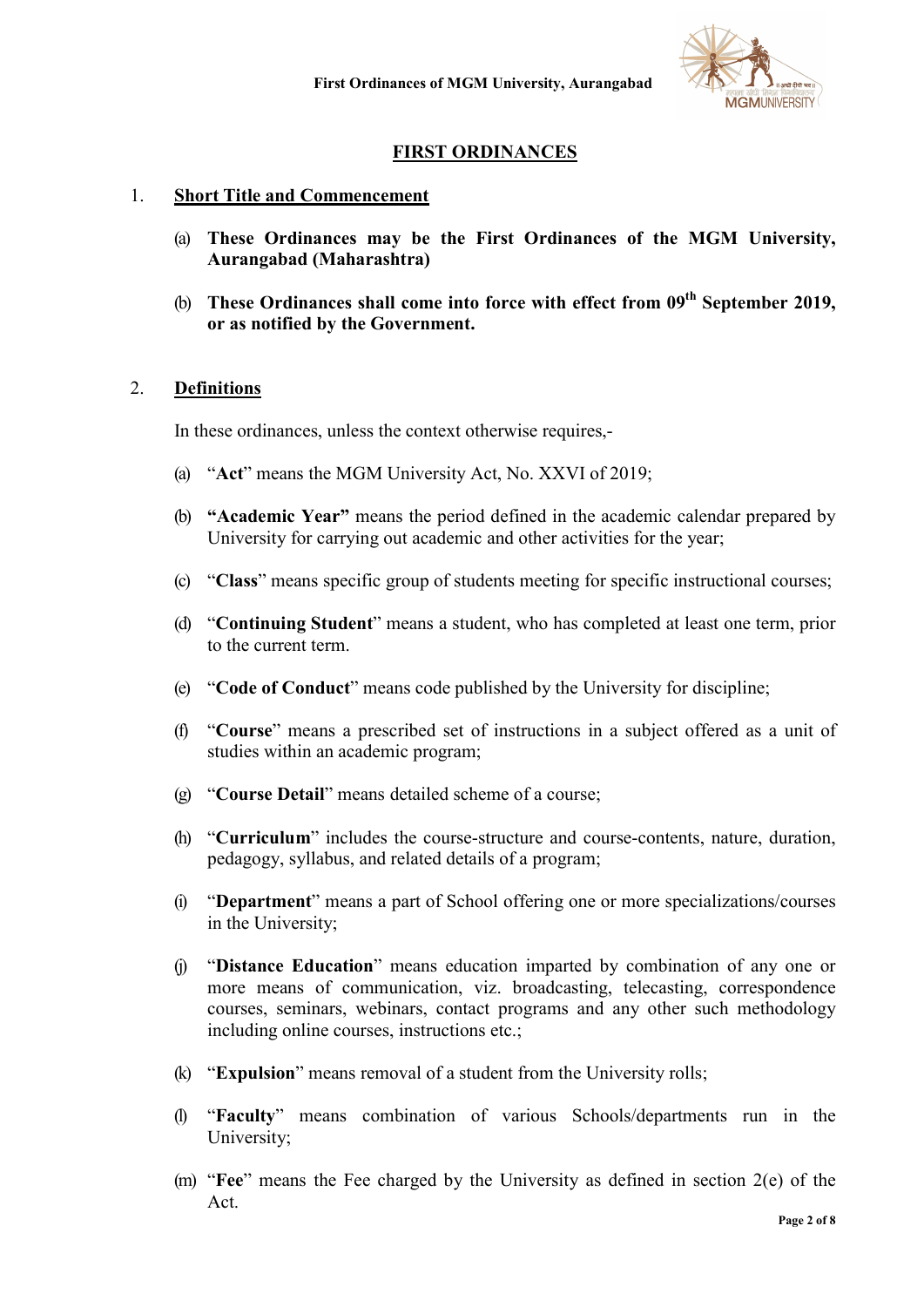

- (n)"Mentor" means a faculty member who is assigned with the task of providing guidance and counselling in academic and other matters to the students;
- (o)"Minority Institution" means the Institution/University established and run by minorities.
- (p)"Online Education" means electronically supported teaching-learning for teacher student interaction and exchange of material related to academics including examinations;
- (t) "Practical" means classes that require students (generally in smaller groups compared to lecture) to perform certain activities that help them to test and understand what is being taught in the course of studies or otherwise;
- (u) "Programme" means a set of courses leading to a certificate, diploma and degree;
- (v) "Programme Co-ordinator" means a faculty in charge of an academic programme;
- (x) "Roll Number/Student ID" means a number given to every student admitted in the University;
- (y) "Suspension of student" means withdrawal of the right of access of the student to all or some of the facilities and / or premises of the University as an interim measure pending investigation and/or enquiry;
- (z) "Term" means Academic year or a part of academic year and includes Semester/Trimester/Other duration, wherever applicable;
- (aa) "Tutorial" means a class that offers students (generally in smaller groups compared to lectures) an opportunity to discuss in detail about the subjects taught, ask questions with their classmates and the teacher;
- (ab) "University" means the MGM University, Aurangabad (Maharashtra);
- (ac) "UGC" means University Grants Commission.
- (ad) Words and expressions used in these Ordinances but not defined shall have the same meaning respectively as assigned to them in the Act and/or Statutes.

#### 3. Admission and Enrolment of Students

- (a) The admission criteria would be as decided by the Act, Statutes Ordinances and published in the admission prospectus from time to time. Admission schedule shall be published by the University at least two months before the commencement of the academic session.
- (b) Enrolment of the provisionally admitted and continuing students shall be done by the Admission Committee as per the dates notified in Academic calendar each year.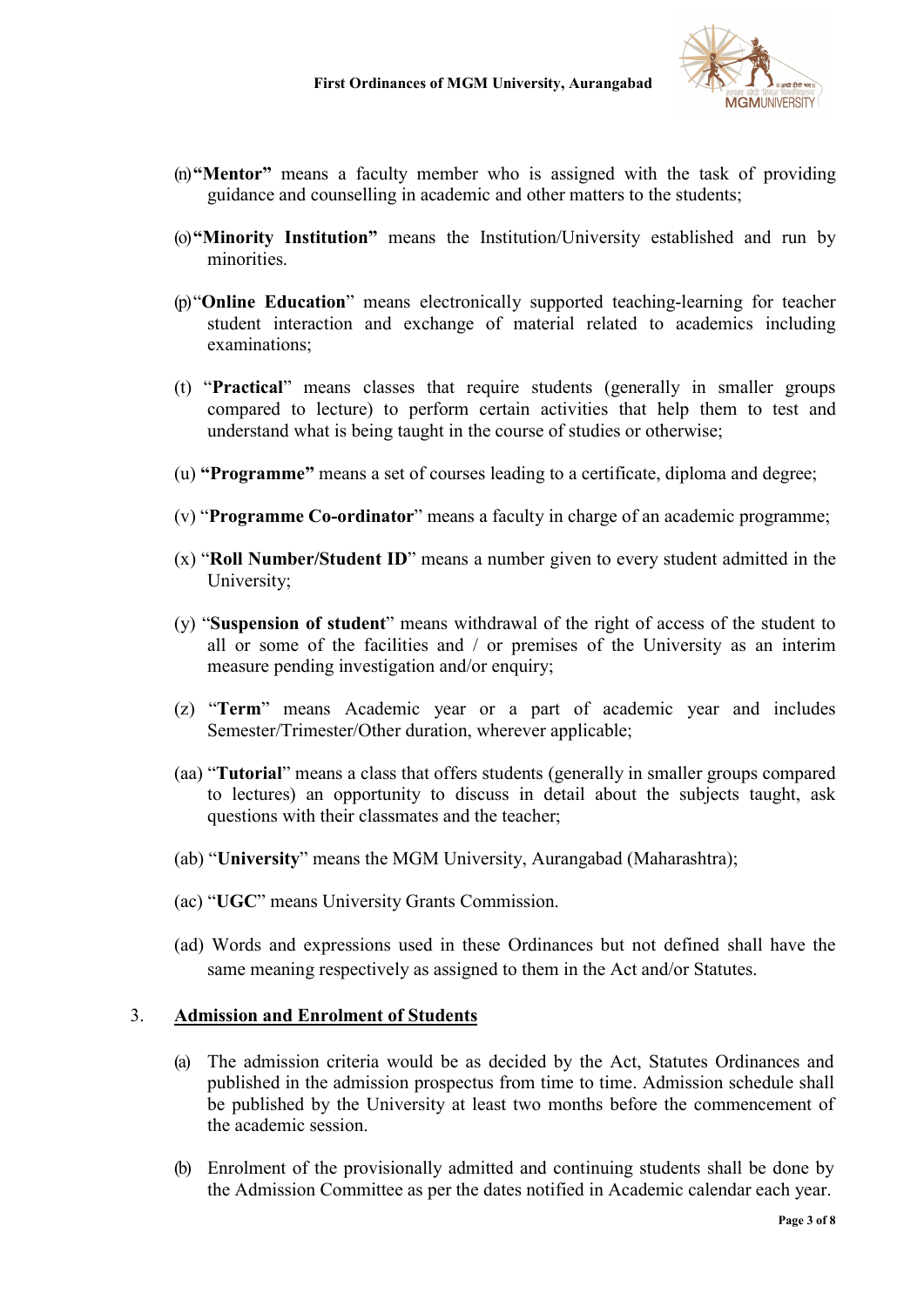

### 4. Programmes of Studies for Certificates, Diplomas and Degrees

The University shall offer Certificate, Diploma, Under Graduate, Post Graduate and Doctoral programmes in the subjects under respective faculties as mentioned in the First Statutes.

- (a) The nomenclature of various degrees shall be as specified by the University Grants Commission from time to time, by notification in the Official Gazette.
- (b) The structure and duration of the Academic programs shall be as approved by the Board of Management on the recommendation of Academic Council.
- (c) On the recommendations of the Dean of the concerned faculty the Vice-Chancellor shall make appropriate provisions for admission through lateral entry or transfer of credits.
- (d) The University may also run courses of study through distance learning, correspondence and in online or any other technological mode with appropriate approvals of competent authorities. The guidelines of University Grants Commission prescribed from time to time, shall be followed.
- (e) The University may also offer need based value added part time Diploma and Certificate programs of shorter durations in various faculties /disciplines which can be completed simultaneously with full time under-graduate /post-graduate diploma/degree programs.

### 5. Award of Degrees, Diplomas, Certificates and other Distinctions

- (a) The Governing Body, on the recommendation of the Board of Management and Academic Council, shall approve the degrees, diplomas and other distinctions to be conferred.
- (b) The Academic Council shall approve the text and the format of the degrees, diploma and certificates.
- (c) The Statement of Marks / Grade Card / Transcript of Credits shall be signed / digitally signed by the Controller of Examinations of the University.
- (d) The Passing Certificate, wherever necessary, shall be issued to the candidates and the same shall be signed / digitally signed by the Controller of Examinations of the University.
- (e) The Degree Certificates shall be signed by the Vice-Chancellor of the University.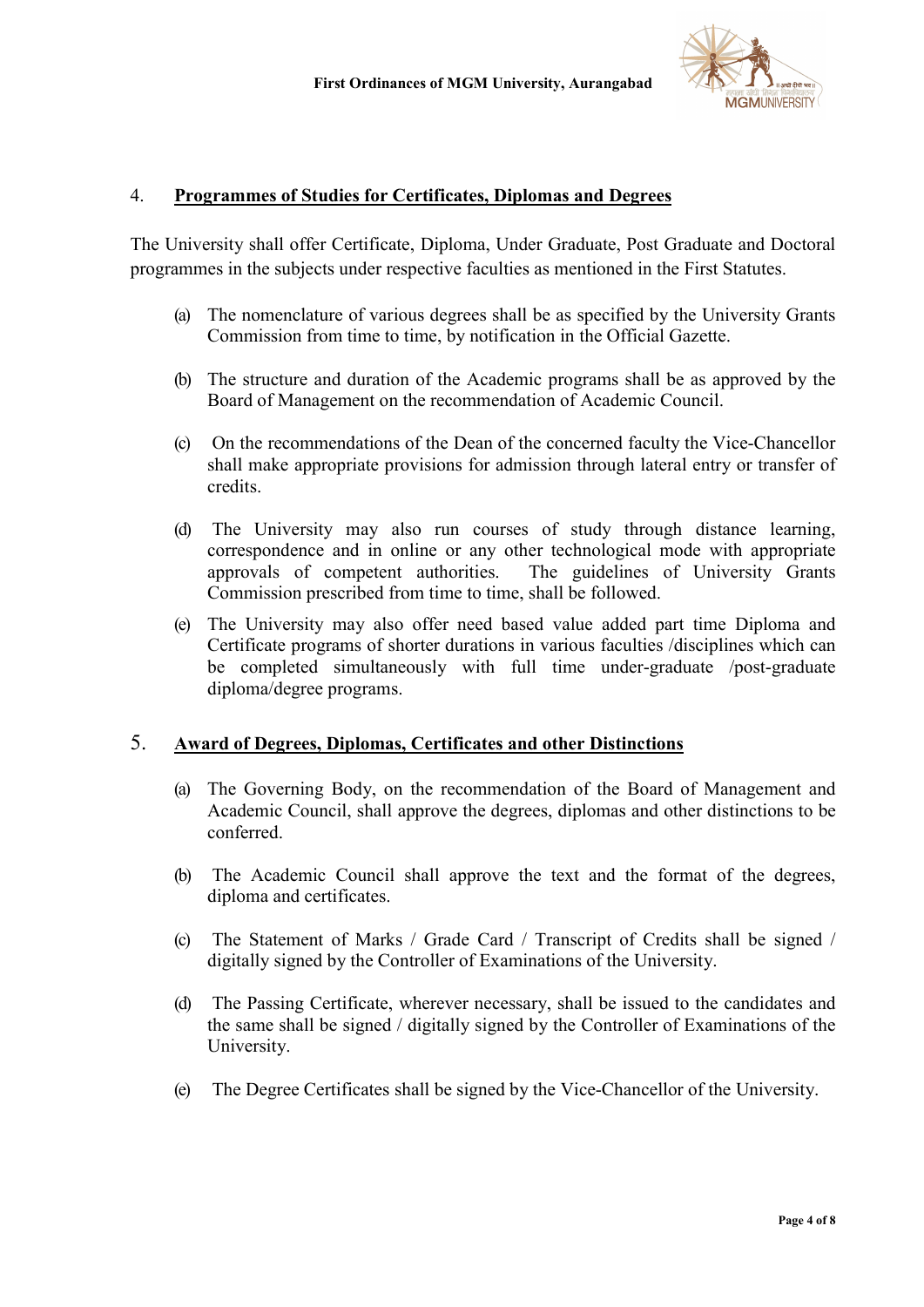

### 6. Award of Fellowships, Scholarships, Medals and Prizes

The Governing Body, on recommendations of the Board of Management as proposed by the Academic Council on the proposal of Dean of the concerned Faculty, shall decide the policy for the award of fellowships, scholarships, studentships, medals and prizes.

### 7. Co-operation and Collaborations

The University may cooperate and collaborate with other Universities, Institutions, Centres of Excellence, Industries, Research & Development organisations and 'Persons of Eminence' or such other organizations as deemed appropriate on mutually accepted terms and conditions in the following areas:

- (i) Establishment of University Centre abroad subject to necessary approvals from competent bodies;
- (ii) Joint Research projects;
- (iii) Exchange of teaching staff, research staff and students;
- (iv) Twinning programme, Articulation of syllabus, Exchange of students at Under Graduate, Post Graduate level and higher levels under credit transfer arrangement as per the guidelines published by concerned regulating body from time to time.
- (v) Sharing of course and instruction materials;
- (vi) Developing e-courses for interactive and integrated learning;
- (vii) Sharing of Library, Laboratory and other learning resources;
- (viii) Joint arrangement for:
	- (a) Holding Conferences, Seminars and Workshops;
	- (b) Training and Internship Programs;
	- (c) Skill Development & Vocational Courses;
	- (d) Refresher and continuing education Courses;
- (ix) Expert lectures;
- (x) Any other activities of mutual interest.

The scope and the terms and conditions of cooperation and collaboration shall be as approved by the Governing Body on recommendations of the Board of Management and / or the Academic Council; from time to time.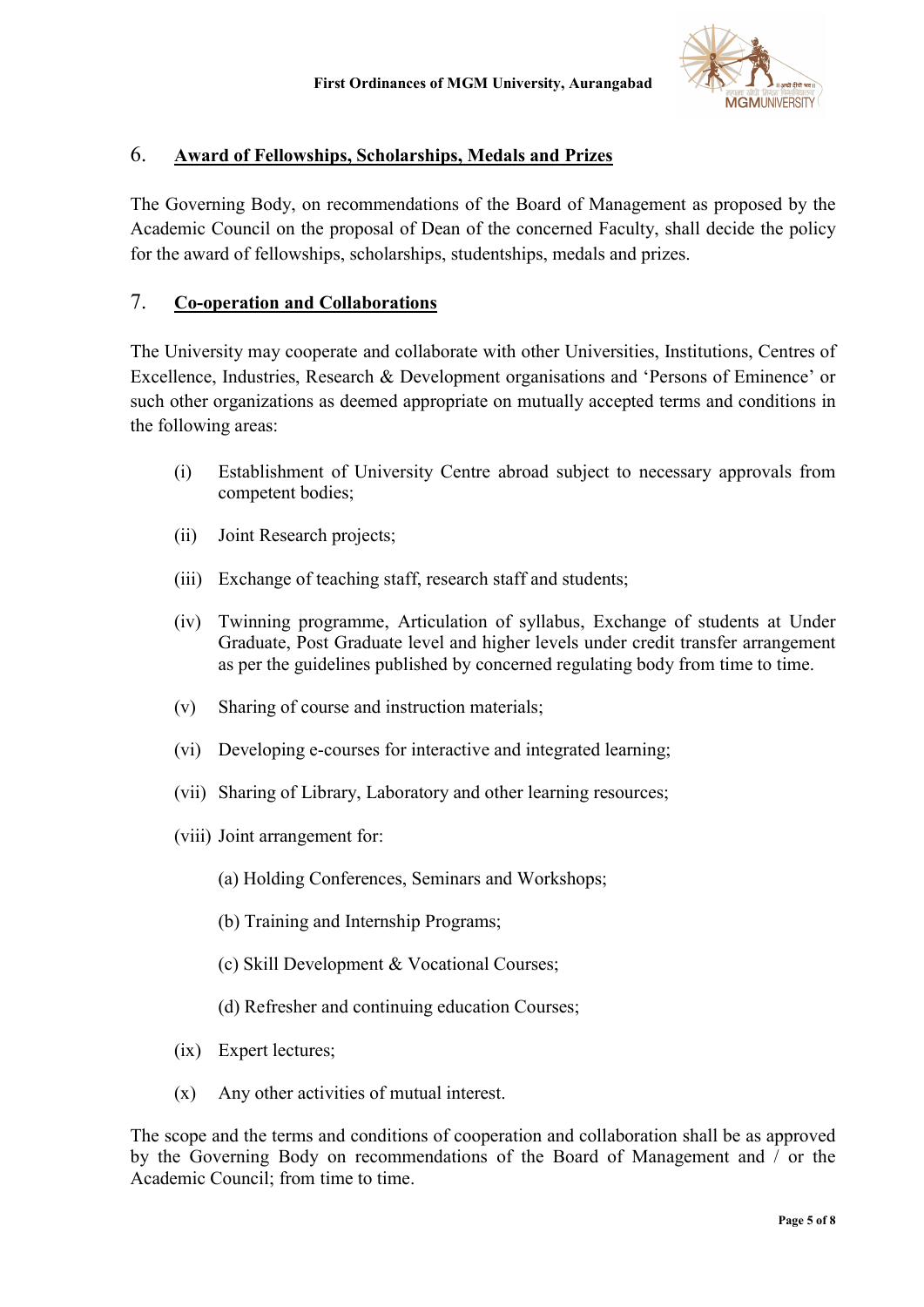

## 8. University Fees to be charged for the various courses, examinations, degrees and diplomas of the University

- (a) The Board of Management shall decide the fee structure and submit it to the Governing Body for approval which shall be sent to the fee fixation committee.
- (b) The Board of Examinations shall submit fee proposals for various examinations, reexaminations, duplicate certificates for the approval of the Board of Management.

## 9. Maintenance of discipline among Students

- (a) All powers relating to maintenance and enforcement of discipline, and on approval of Vice Chancellor taking disciplinary action against the students shall vest in the Chairperson of the committee constituted by the Vice-Chancellor for the purpose.
- (b) The Vice-Chancellor may delegate his powers to the Heads of the respective Faculty/Departments pertaining to the disciplinary control over the students.
- (c) The Disciplinary Committee shall be constituted by the Vice-Chancellor to maintain discipline on the premises of the campus including hostels and avoid acts of indiscipline and ragging of students as per UGC Regulations Ref. (Redressal of Grievances of students)

### 10. Migration of Students

Inter-university migration of the students may be allowed on the recommendation of the concerned Dean with the approval of the Vice Chancellor or an Equivalence committee appointed by the Vice-Chancellor, if required.

## 11. Appointment of Examiners, Paper Setters and Moderators

- (a) The Board of Examinations shall lay down the regulations for eligibility criteria including qualifications, experience of teaching or research etc. for appointment of examiners, paper setters, jury, referee, moderators and super moderators, supervisors, invigilators, junior supervisors, senior supervisors, etc.
- (b) The Board of Studies shall prepare a panel of eligible teachers as paper setters, examiners and moderators for various courses of study as per the regulations of respective programs/courses.
- (c) The Dean of the Faculty concerned shall place the panel in the meeting of the Board of Examinations for approval.
- (d) The Board of Examinations shall appoint for various courses of study, the papers setters, examiners and moderators for specified term.

## 12. Conduct of Examinations

(a) The Controller of Examinations shall make necessary arrangements for smooth conduct of examinations such as arrangements of stationery required, making seating arrangement of examinees, appointment of Invigilator or Jr. Supervisor, distribution and collection of answer books and question paper wherever necessary.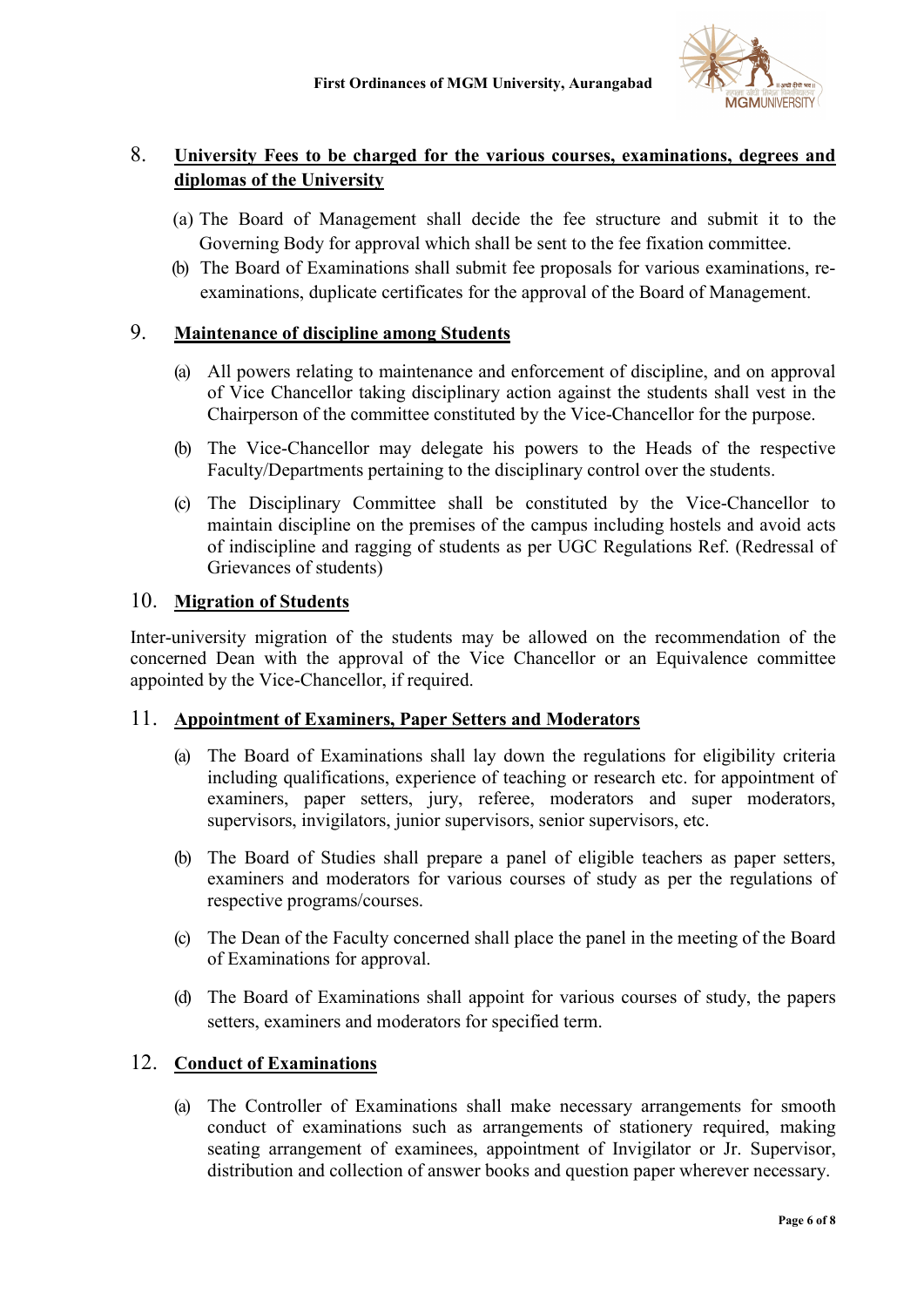

- (b) The invigilators and other support staff shall do all the necessary administrative work as may be assigned by the Controller of Examinations.
- (c) The Controller of Examinations shall ensure that the students are not resorting to unfair means and practices.
- (d) In case of evaluations for other than written examinations, the Teacher-in-charge / Teacher nominated by the Vice Chancellor, shall conduct the process of examination as deemed fit.
- (e) The Board of Examinations shall be the competent authority to take disciplinary action against a student for misconduct and use of unfair means related to the Examinations of the University.
- (f) The Board of Examinations shall be the competent authority to take disciplinary action against a staff for lapses related to the examinations of the University.

### 13. Procedure to be followed by Examiner during Assessment in case of suspicion of use of unfair means

- (a) If the examiner at the time of assessment of answer book suspects that there is a prima-facie evidence that the students whose answer books, the examiner is assessing appears to have resorted to unfair means in the examination, the Examiner shall forward his report, along with the evidence, to the Controller of Examinations with his opinion in a separate confidential sealed envelope marked as "suspected unfair means case".
- (b) Cases of unfair means reported to the University by the invigilators or the examination staff shall be inquired into by the Unfair Means Committee appointed by the Board of Examinations.
- (c) Examination Results of the concerned students involved in such cases shall be held in reserve / withheld till the Board of Examinations take the final decision within 30 days in the matter and the concerned students shall be informed accordingly.

### 14. Appointment of Unfair Means enquiry Committee

- (a) For the purpose of investigating unfair means resorted to by students at the University Examination, the Board of Examinations shall appoint the Unfair Means Enquiry Committee consisting of at least three members, out of which at least one shall be a woman.
- (b) The unfair means enquiry committee shall give an opportunity to the student of being heard. The committee if proposes any penal action shall again give an opportunity to the student of being heard on the proposed penal action. The committee shall submit its recommendations in the form of a report to the Board of Examinations for its consideration and decision.